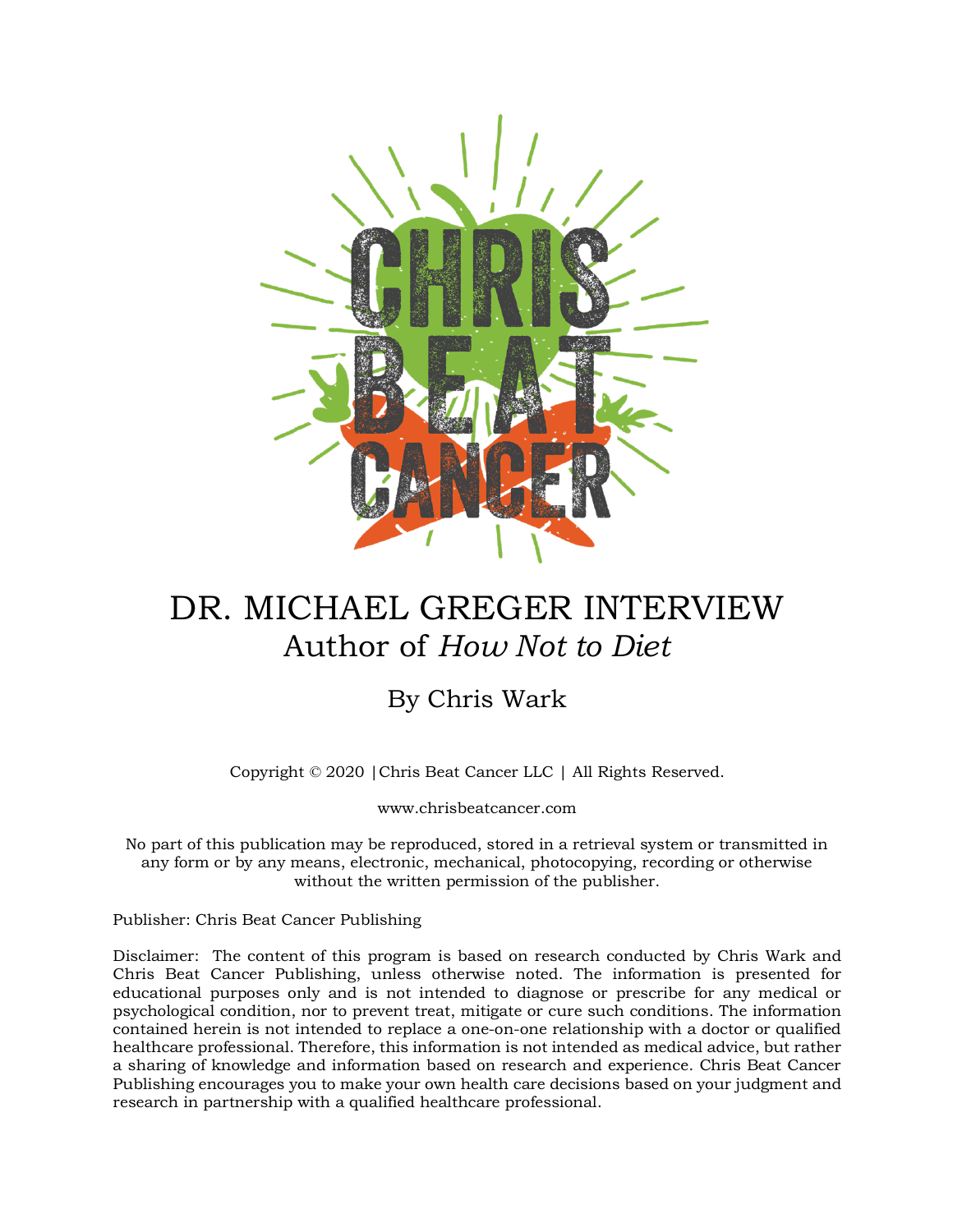

## **DR. MICHAEL GREGER INTERVIEW Author of** *How Not to Diet*

What's up, everybody? It's Chris. I'm here with Dr. Michael Greger. You may have seen my interview with him before. Dr. Greger is the founder of NutritionFacts.org – one of the best websites on the planet for nutrition information. A personal favorite of mine. He's the author of *How Not to Die*, which again,

don't let your head get too big here, but I think it is one of the best books, if not the best book on nutritional science ever written. That's a big claim.

Dr. Greger: Big claim.

Chris: But that is what I tell people when you're not around.

- Dr. Greger: Well, I tend to agree, but I'm not disinterested.
- Chris: I have permission to extol…?
- Dr. Greger: Please. Go crazy.
- Chris: So, I will link to that book in the show notes. But Dr. Greger has a new book called *How Not to Diet*. And this is also a tome. I mean, it's a massive volume of research. And I would love for you to talk about… You told your story last time we did the interview, how you got into nutritional science and became an MD focused on nutrition. So, we don't have to revisit that. But I'd love to just dig right into what prompted you to write this book. And then, some of the surprises that you learned, maybe assumptions you had, that were completely overturned by dietary research .
- Dr. Greger: You know, with so much nutritional noise and nonsense these days, I just wanted there to finally be an evidence-based diet book. And to that end, I cite literally thousands of studies digging up every possible tip, trick, tweak, technique proven to accelerate the loss of body fat. To get people every possible advantage. And basically, build the optimal weight loss solution from the ground up. In terms of surprises… Well, you know, in medical school we're taught that a calorie is a calorie. A calorie from one source is just as fattening as a calorie from any other. But it turns out this is a trope broadcast by the food industry to absolve itself will culpability. Coca Cola even put an ad out there to emphasize this, what's it called, "one simple common sense fact." But it is not true.
- Dr. Greger: And I use the… So, the two past chairs of Harvard's nutrition department talk about the central argument from industry that the overconsumption of calories from carrots would have the same effect on calorie balance as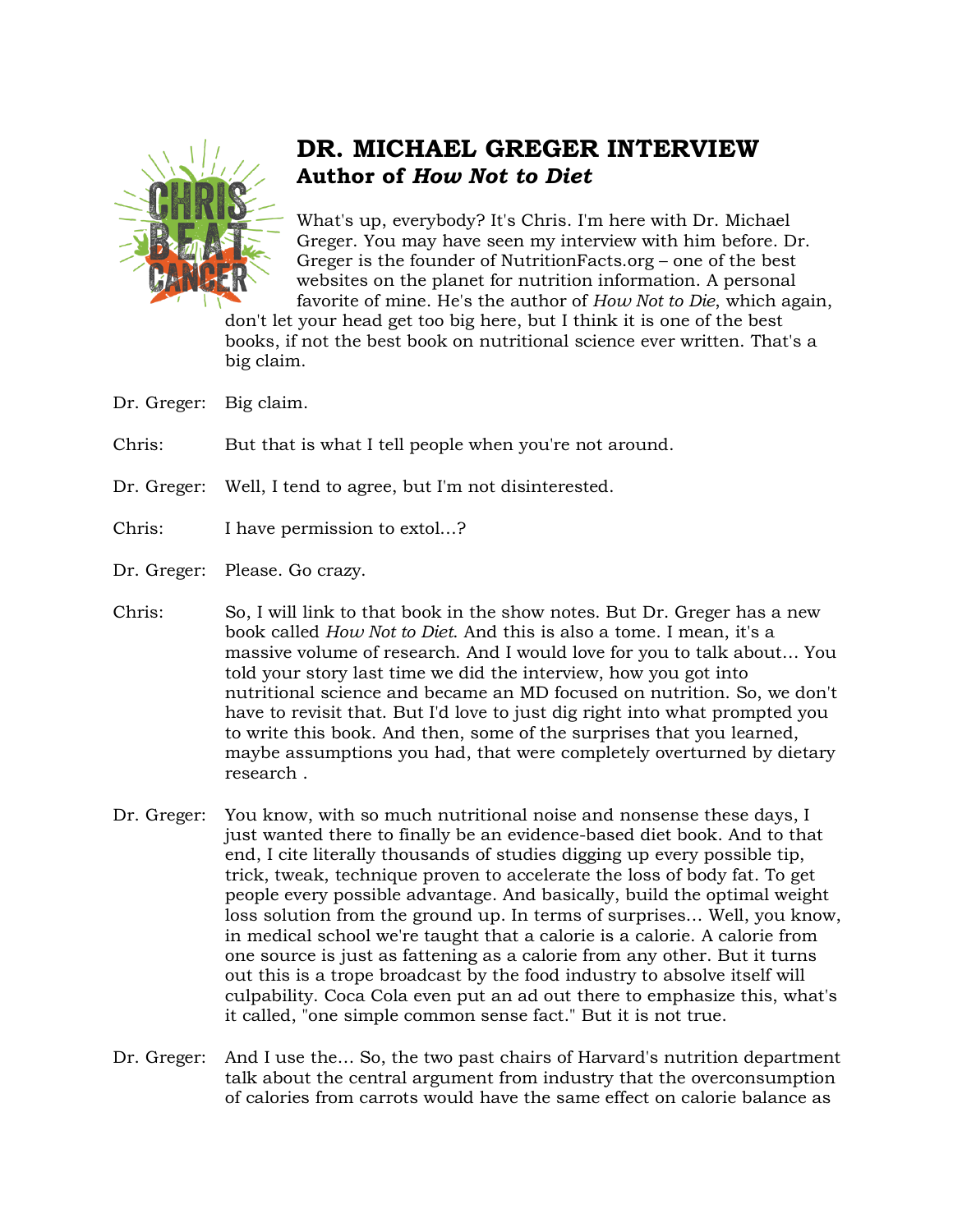the overconsumption of calories from soda. So, I talk about Coca-Cola versus carrots. And yeah, I mean, in a laboratory setting, the 240 calories of carrots (about 10 carrots), would have the same effect on calorie balancing as the 240 calories in a bottle of Coke. But that really falls flat on its face out in the real world, right? Taking less than a minute to chug down those liquid candy calories, whereas it would take more than two and a half hours of constant chewing to get through that many carrots. It's actually been tested.

- Chris: And how many carrots was it?
- Dr. Greger: So, that's like five cups of carrots. And so, people might not even be able to fit them all in their stomach. Right? I mean in a lab, a calorie's a calorie. But in life, it's really far from it.
- Chris: Yeah. I mean, that is the difference between eating whole foods that have a lot of bulk and volume that fill you up, and liquid calories that people just siphon through their bodies and pack on 50, 100, 200 extra pounds. And yet, it's the same. According to them!
- Dr. Greger: Only them. Yeah. Ridiculous. Yeah. But it turns out, even if we absorb the same number of calories, eat the same number of calories… Different foods can have different effects, even if we eat the same food at different times or in different meal distributions or after a different amount of sleep, it can result in a different depositing of body fat on the body. So, it's not just what you eat, but how, and when. That was really fascinating to me.
- Chris: Talk about that. I'd love for you to.
- Dr. Greger: So, chronobiology. This whole new, I mean it's not a new specialty, new to me… It's one of the biggest chapters in the book. I'd long known about chronotherapeutics, where timing of chemotherapy (for example) makes a difference in terms of side effects, in terms of efficacy. The exact same does, the exact same drug, given a different time of day can have different effects. It's wild. So, maybe we should not be surprised that there's such thing as chronic prevention, that the timing of meals and exercise and stress management can also differentially affect us.

And so, it turns out, calories eaten in the morning are less fattening than the exact same calories eaten at night. The same snack you eat at night deposits more body fat in the body than the exact same snack eaten earlier in the day. The fewer calories after sundown, the better. We really should try to shift our calories towards the morning because they just don't count as much. This has implications of blood sugars and all sorts of things. Just really remarkable. In fact, you randomize people to do 2000 calories in the morning and the exact same 2000 calories in the evening, as a single meal, just as an experiment of the trial. And the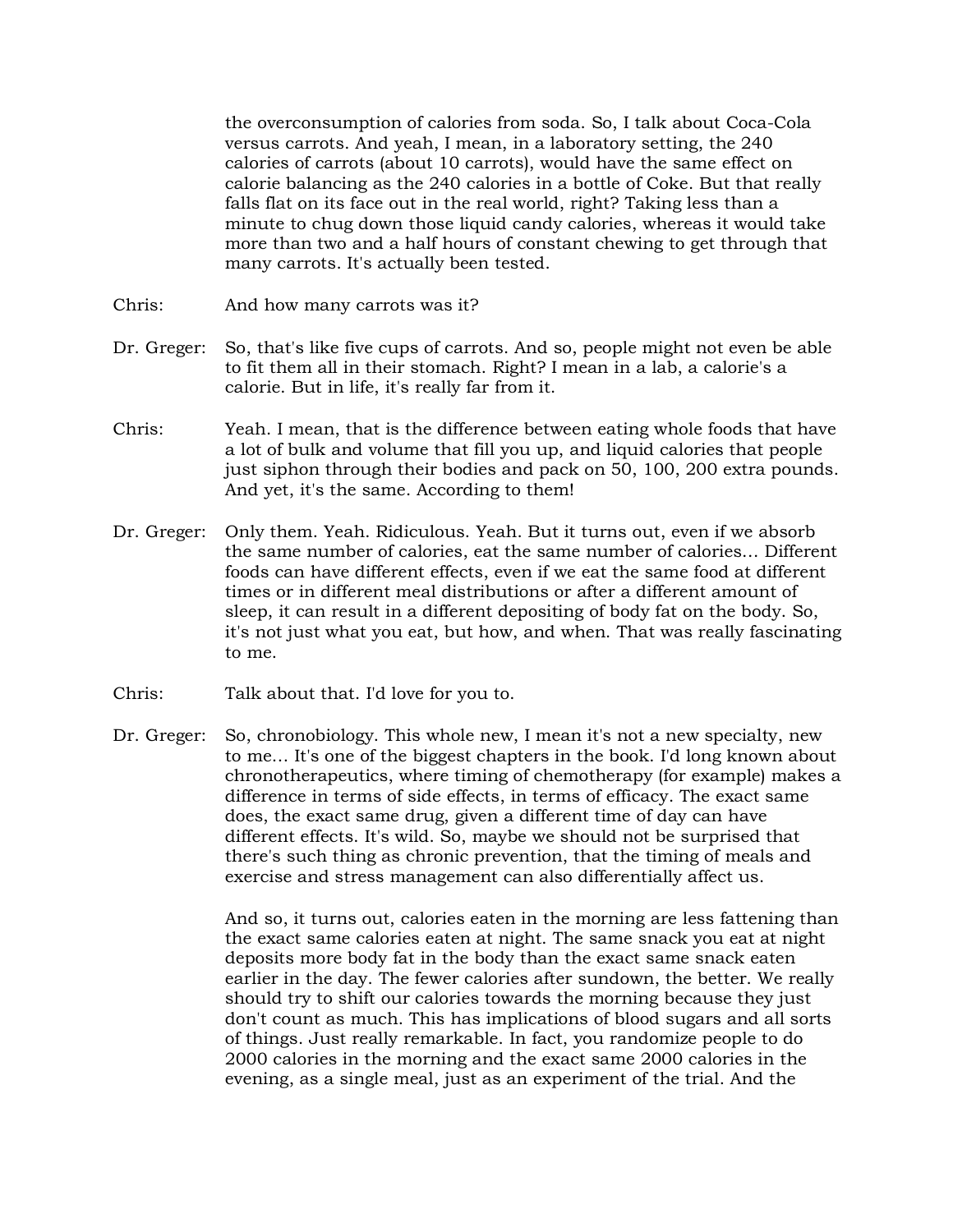morning group loses weight and the evening group gains weight. I mean, it's the exact same number of calories. Exact same foods.

- Chris: Exact same meal.
- Dr. Greger: I mean, remarkable.
- Chris: I've seen your video on this. And is it roughly true that the insulin responses doubled from 8:00 AM to 8:00 PM? On the same meal?
- Dr. Greger: Unbelievable. So, the exact same food can have a significantly higher blood sugar spike. So, you may test normal in the morning but be prediabetic in the evening, just because your ability to control blood sugars declines as time gets late. So, late eating has lots of negative effects.
- Chris: Why do they think that happens?
- Dr. Greger: It's because of our circadian rhythms.
- Chris: Okay.
- Dr. Greger: And so, our circadian system, our 24 hour-ish system, is the major control of gene expression in the body. So, almost every process you can name – from body temperature to stress hormones, blood pressure – cycles throughout the day. And there's all sorts of really interesting mechanisms…I won't go into that. But that's the basic understanding. It's not just activities. It's not just like you just woke up or eating right before you go to bed. It has nothing to do with that. You can do these so called "chronic disruption studies" where you stick people in a basement under dim constant light and feed them at irregular times.
- Chris: Sounds fun.
- Dr. Greger: And so, you totally screw them up and they have no idea what time it is. And then, you can go in there and have them exercise at night and stay up during the day. It doesn't matter. It still sticks in that cycle. Their body knows. And so, it's independent activity. It's the circadian rhythm.
- Chris: That's incredibly fascinating. And you talk about intermittent fasting in the book. And there's been a lot of studies on intermittent fasting. And this lines up with… So, years ago, I interviewed Dr. Valter Longo. And Valter said to me, "Don't skip breakfast. People who skip breakfast have worse health."
- Dr. Greger: Yes.
- Chris: And I was like, "Really? Okay. This is new information." Because a lot of people are skipping breakfast, they're intermittent fasting, they're eating lunch and dinner, or whatever. And then your book comes out and you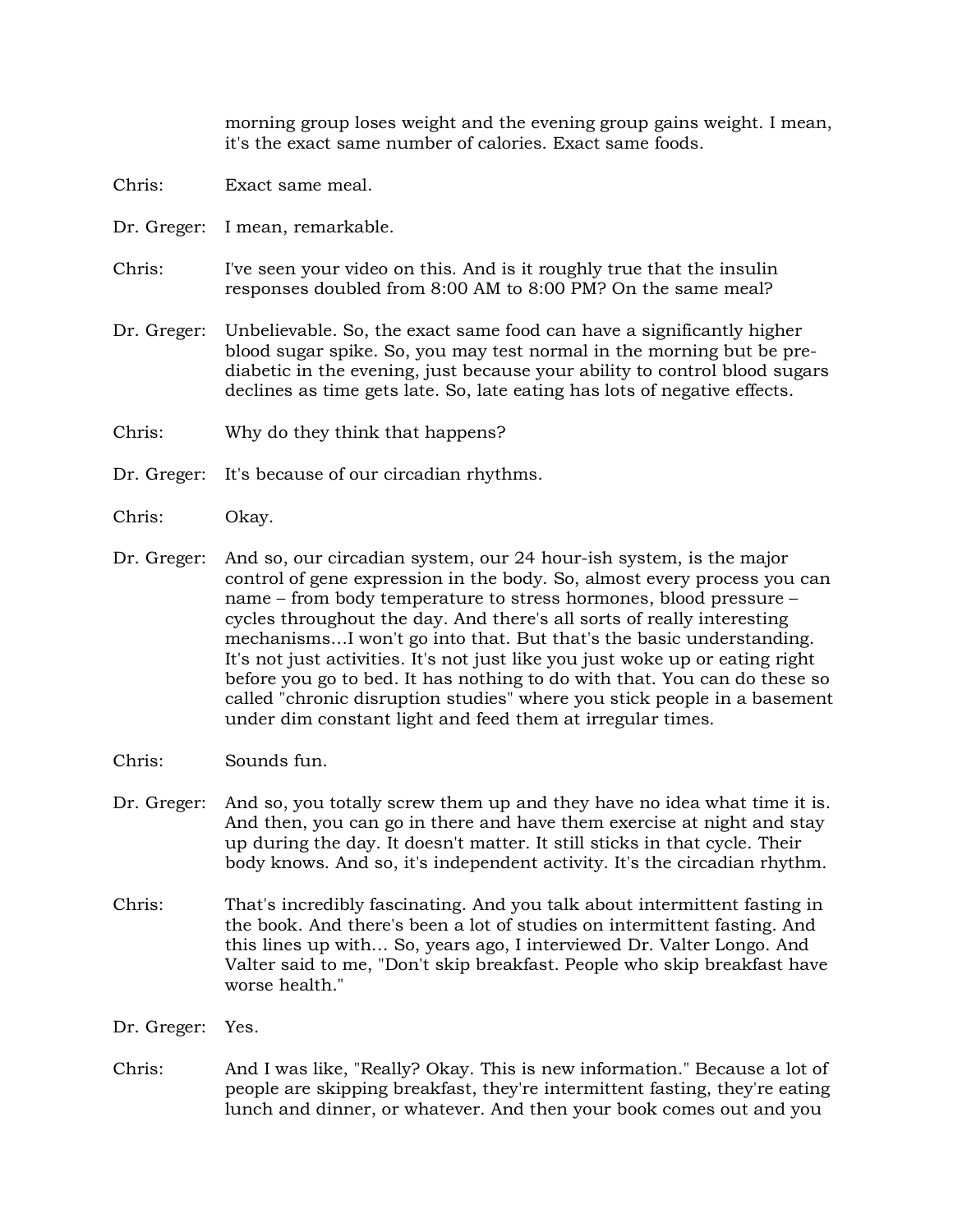start talking about this circadian rhythm situation, and the doubling of blood sugar from eating at night. And it was starting to click! So, were there other things that you learned that you talk about in the book about intermittent fasting strategies? Or time restricted eating strategies that seem to be the most beneficial?

- Dr. Greger: Yeah. So, the way you do it is early time restricted feeding. So, timerestricted eating is cutting your daily eating window to 12 hours or less and fasting half the time. But what was really interesting when I dived into this literature is some studies show it's great for you. Other studies, apparently the same amount same window, say it's terrible for you. So weird to see this kind of disparate results in literature. Same biomarker, same general populations of folks. And it turns out, it was the timing of the window. All the early time restricted feeding showed these remarkable benefits beyond just the chronobiological benefits of eating earlier, but the restriction. Whereas the evening, the chronobiological adverse effects of eating late and skipping breakfast were such that they overwhelmed the benefits of the time restricted feeding. They actually had adverse effects overall. And so, if you're gonna skip any meals, you should be skipping dinner, not breakfast.
- Chris: And this is pretty doable, by the way. I mean, it's pretty easy for someone to eat breakfast at 6:00 or 7:00 AM and be done eating by 6:00 or 7:00 PM. I mean, that's the 12 hour window. Right?
- Dr. Greger: There you go!
- Chris: Even if they aren't skipping dinner.
- Dr. Greger: I encourage people to stop eating after 7:00.
- Chris: Okay. Yep. Now, what about the shorter eating windows? Like I know some folks are doing eight hour feeding windows. Did you find anything in the literature that's made you think, "Wow, this is even better than 12 hours"?
- Dr. Greger: So, there is a benefit to the time restricted feeding. The data isn't granular enough to find out the optimal window. So, they all show remarkable benefits, but we have yet to tease out the optimal amount. But we do know the timing. We do know the window.
- Chris: Got it. Any other surprises?
- Dr. Greger: Oh my God, the whole book was… I mean, people don't realize that I learn as much as anybody else when I write these books. I mean, if I knew it all, I wouldn't have to do all the research. I mean, there's a half million papers in scientific literature on obesity, with a hundred new ones published every day. Like I wasn't taught this in medical school. And so, yeah, it was starting from scratch really.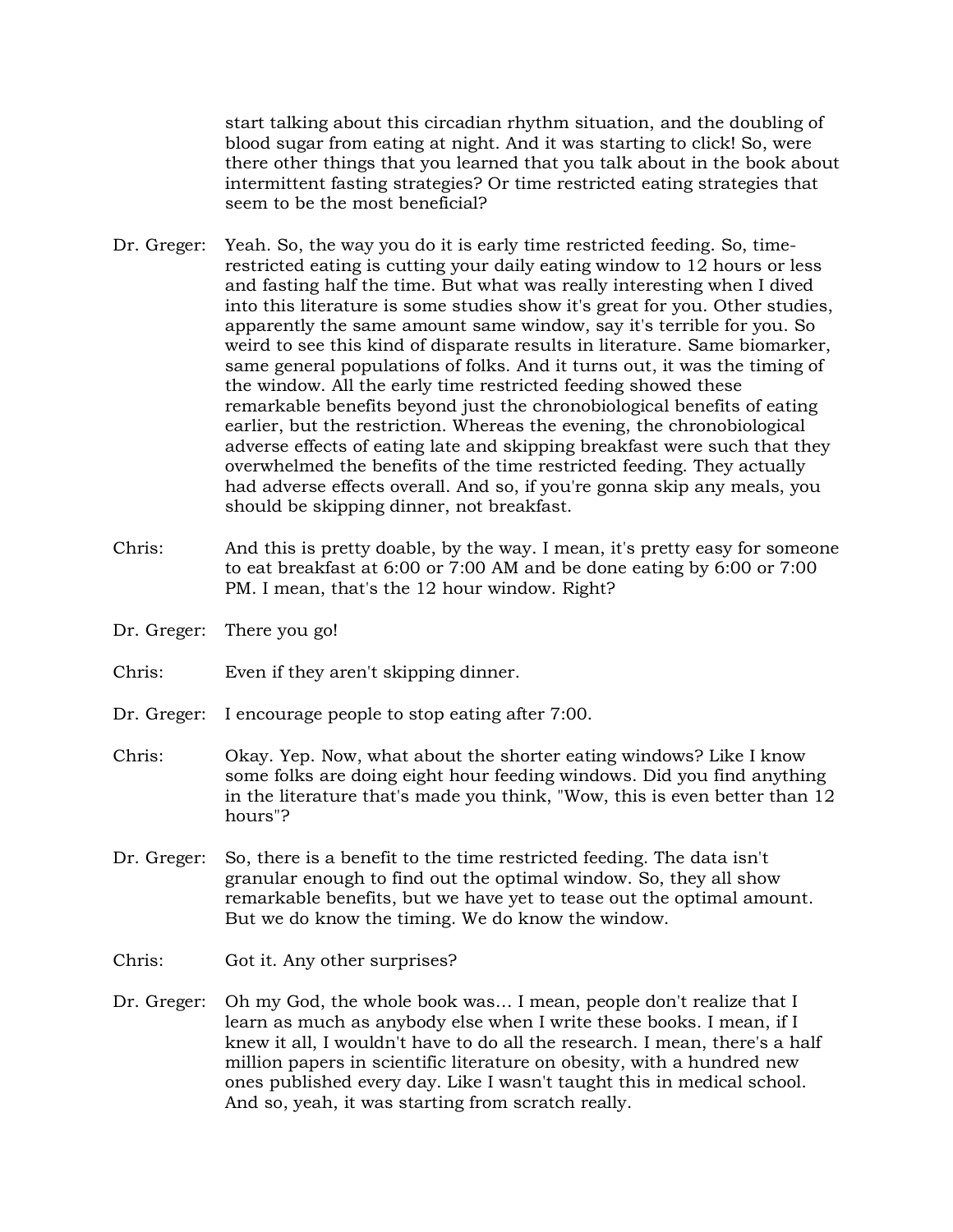Dr. Greger: And so, yeah, I mean it was all just absolutely fascinating. All these like spices like proven in placebo-controlled, randomized-controlled trials where you can pack it into a little capsule. These foods are so potent. And pit it head to head against sugar pill placebos and prove that you can celebrate loss of body fat regardless of what you eat the rest of the time. It's just remarkable. And why haven't I heard about this? Because it comes out to be like 2 cents a day. You're not going to thrill your stockholders selling something you can't patent that just costs 3 cents a day. So that's why we don't hear about the benefits of ground ginger and garlic powder and black cumin, all these other things. But the data is there. But you just never hear about it.

> And so, that's really how I see my role in the world: taking this mountain of data that already exists out there, and just translating it and getting it out there. When a new drug comes out, a new medical procedure, of course you're going to hear about it because there's a corporate machine driving its promotion. There'll be ads on TV. People will hear about it. But when some study comes out and says that broccoli does some things, it just disappears. So, the studies are out there, they just never see the light of day.

- Chris: I think most of my audience understands the incentives, or disincentives, for studies like that that never go anywhere. There's no money in broccoli and cauliflower and blueberries. But it is surprising. Even though there's no incentive, it's still surprising because I think we all want to believe the best about people. And we all feel like, "Gosh, if we learn something great, everyone really would want everyone to know about it, right?"
- Dr. Greger: Well, I mean, you can want someone to know about it. And you can stand up on a soapbox on the street corner and tell as many people as you can about it. But if you can't buy the airway, then the masses aren't going to hear about it.
- Chris: And the prescription drug companies are the second largest advertiser on TV. Cars are number one, as far as I know.
- Dr. Greger: I mean, yeah, junk food and big pharma are way up there.
- Chris: Yeah. So, you mentioned three spices: ginger, garlic, black cumin.
- Dr. Greger: No, regular cumin works too as an appetite suppressant.
- Chris: Any other top performers in helping with weight loss?
- Dr. Greger: So, two teaspoons of vinegar with each meal activates an enzyme called AMPK, which accelerates the loss of body fat. Just remarkable benefits. And this is even proven in placebo-controlled studies, where they compared one to two tablespoons of apple cider vinegar a day beverage, compared to a placebo beverage with a different kind of acid (it didn't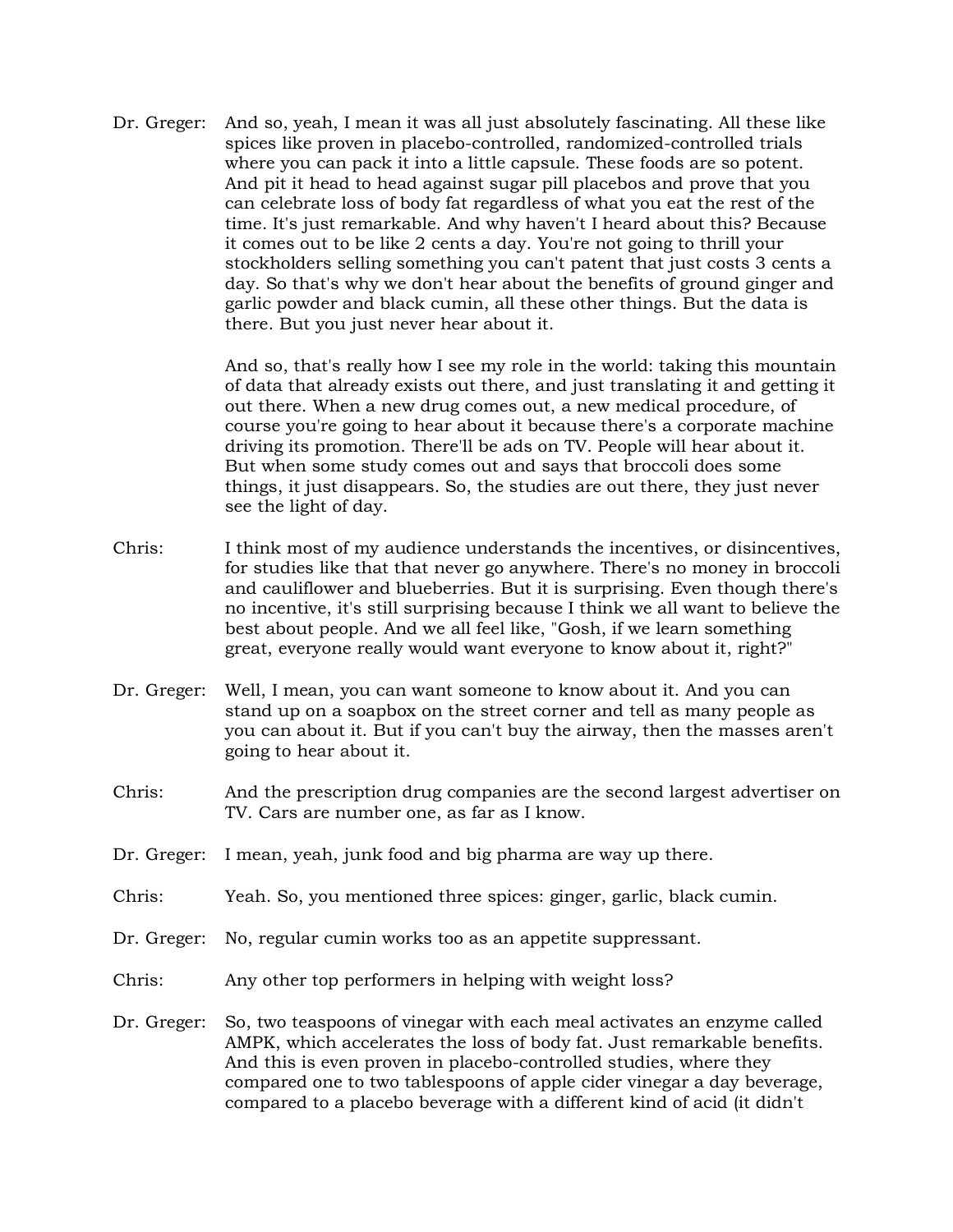have any actual vinegar). Then you'd use CT scanning and precisely measure. But they had significant decrease in body fat in the vinegar group, not the fake vinegar group. No one knew until the code was broken at the end. I mean, remarkable studies like this. But again, you never hear about it. So, I was so excited to bring it out to the world.

- Chris: Plant-based nutrition is your focus….
- Dr. Greger: No, no. Evidence-based nutrition is my focus. It happens to be plantbased because that's what the evidence is. It's like the American lung association doctors are accused of being anti-smoking. They're just prolung. They're just pro-health. And it just so happens that smoking isn't good for your lungs.
- Chris: Yup. And the overwhelming majority of evidence is pointing to a plantbased diet for optimal health. Obviously that's what I adopted and still follow. And it's been 16 years. And weight loss is important. Not just because we want to look good on the beach. It's important because obesity is the second leading cause of cancer. And so, for my audience, about half my audience are cancer patients and the other half are really into prevention because they've seen their mom, their dad, brother, sister, friends, sometimes children go through, suffer, and die. And so, this is just so important. So, it's sort of a secondary mission for me to help people get back to a healthy body weight. One thing that I learned was that there was a study on cancer patients… I don't want to butcher the summary, but they found that just because they had a normal BMI didn't lower their risk. Because you can have normal BMI and still be overweight. And so, that gets a little tricky, right?
- Dr. Greger: Well, that's why you need...it's critical to have....
- Chris: It's like the belly fat, right?
- Dr. Greger: Yeah. It's critical to have, in addition to BMI, some measure of the visceral fat. That's the fat underneath your abdominal musculature, deep inside, infiltrating your organs, coiled around your organs. That's the dangerous fat. It's not the superficial flab. And so, that's why the current recommendation is both for BMI (body weight), plus some measure of abdominal… Typically it's abdominal circumference. So, your doctor should be putting a measuring tape around your waist and give both. And what you want is an abdominal circumference less than half your height.
- Chris: Yeah. I've seen some folks walking around about as wide as they are are tall. That's concerning.

Dr. Greger: It's not a good thing.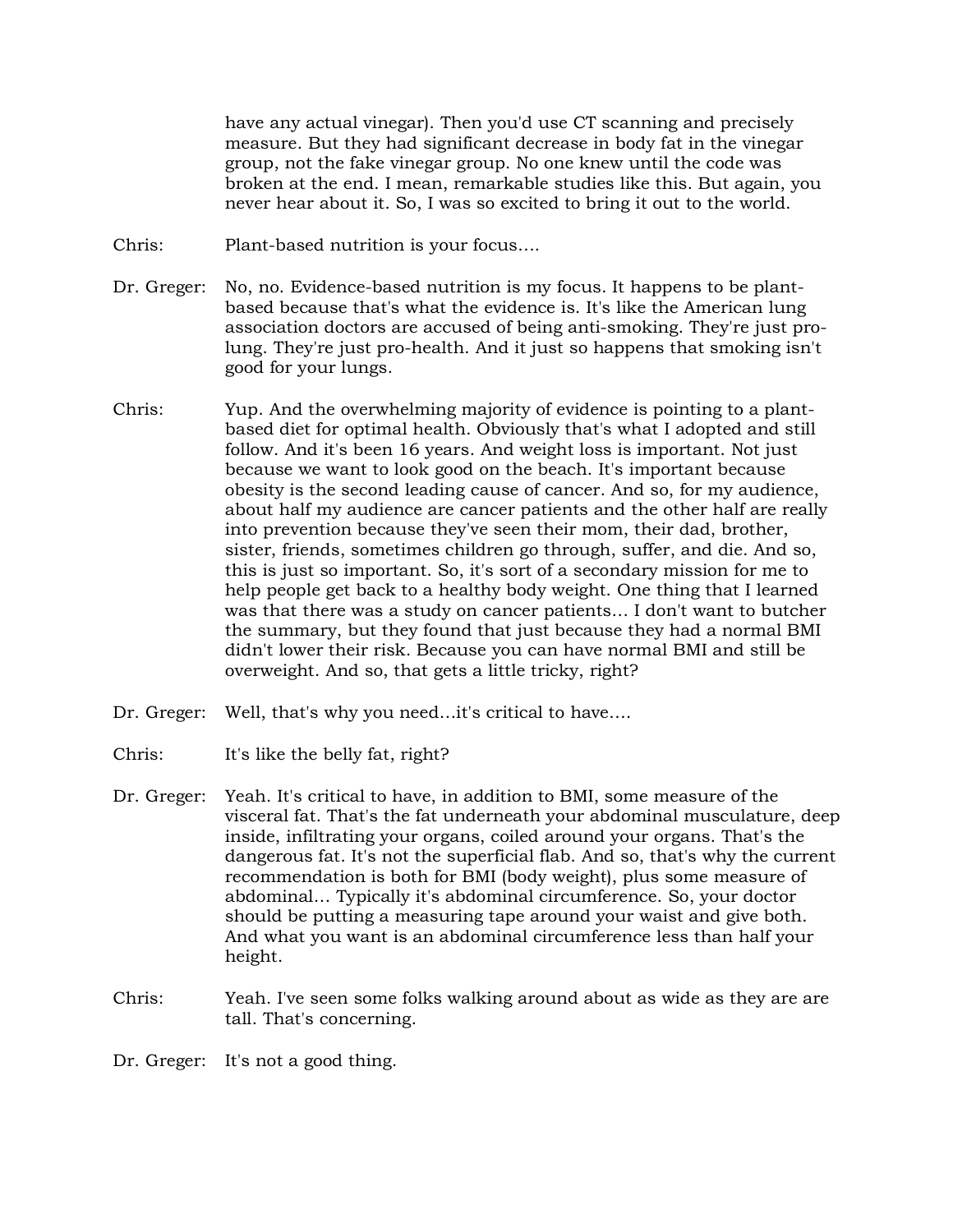- Chris: So, has this changed the way you eat at all? Has your research on diet… I mean, you're a slim guy, so you're not struggling with weight or weight loss. But has it changed the way that you eat at all? In your dietary research?
- Dr. Greger: Oh, well, absolutely. Everything I read. "Oh. I've gotta eat more parsley? I'll eat more parsley." "Oh, all of the sudden I've got to cut this all out. Okay." So, I mean, lots of big changes. So, for example, from *How Not to Die*, I tell people that's the problem with doing books. It's harder to change. As opposed to videos, you can just take down the video and put up a new video. So, in the original *How Not to Die*, I tell people to toast your walnuts, toast your Sesame seeds. So much more delicious, fragrant. That's the way I make pesto. Blah, blah, blah.
- Chris: And doesn't it release some nutrients?
- Dr. Greger: No, it's not that. It creates these *[inaudible]* products. When you expose high fat, high protein foods to high enough temperatures, they produce these glycotoxins, which are no good for you. And so, I actually talk about glycotoxins in the book and the top 20 sources – like Chicken McNuggets and broiled hot dogs. And they're all what you'd expect. But it turns out, I learned later that they put nuts in the tests. Well, yeah, duh. High fat protein, you expose them to the same temperatures. Yeah, they create these toxins. So, now I encourage people to eat raw nuts and seeds, nut butters. So, that was a big change for me.

And so, I mean, those kind of things were every day. I mean, that's where the daily dozen came from. The daily dozen checklists of all the healthiest of healthy foods I encourage people to add to their daily routine. I mean, it started as whiteboard checkboxes on my fridge. I'd read in some new study about how amazing legumes are for you – beans, split peas, chickpeas, and lentils. I'd be like, "When is the last time I ate some?" I was like, "Oh my god. Of course they're so good for me." I'd just get reminded by something like, "Oh, I've got to remember! Okay, I'm going to remember to eat beans sometime today." You know? And then, "Oh, I gotta eat greens. Oh, I gotta eat berries. Oh, I gotta eat a quarter teaspoon of turmeric. Oh, I gotta eat a tablespoon of ground flaxseed." And so, I was using it for myself. Now it's kind of second nature. And it's like, I would look down at a dish and think, "How can I add nutrition and make this healthier? I can add beans, I can add greens." I'm always thinking. But that's how it originally came out. It was my personal… There's so much great stuff out there I wanted to…

- Chris: Good opportunity to plug the app! Because there's a daily dozen app.
- Dr. Greger: Free on iPhone and Android: Dr. Greger's Daily Dozen. And it's now been updated to reflect the new book too. So, you can toggle over weight loss mode. If you're not just concerned about preventing or reversing chronic disease, toggle over weight loss. And then, it'll have the 21 tweaks on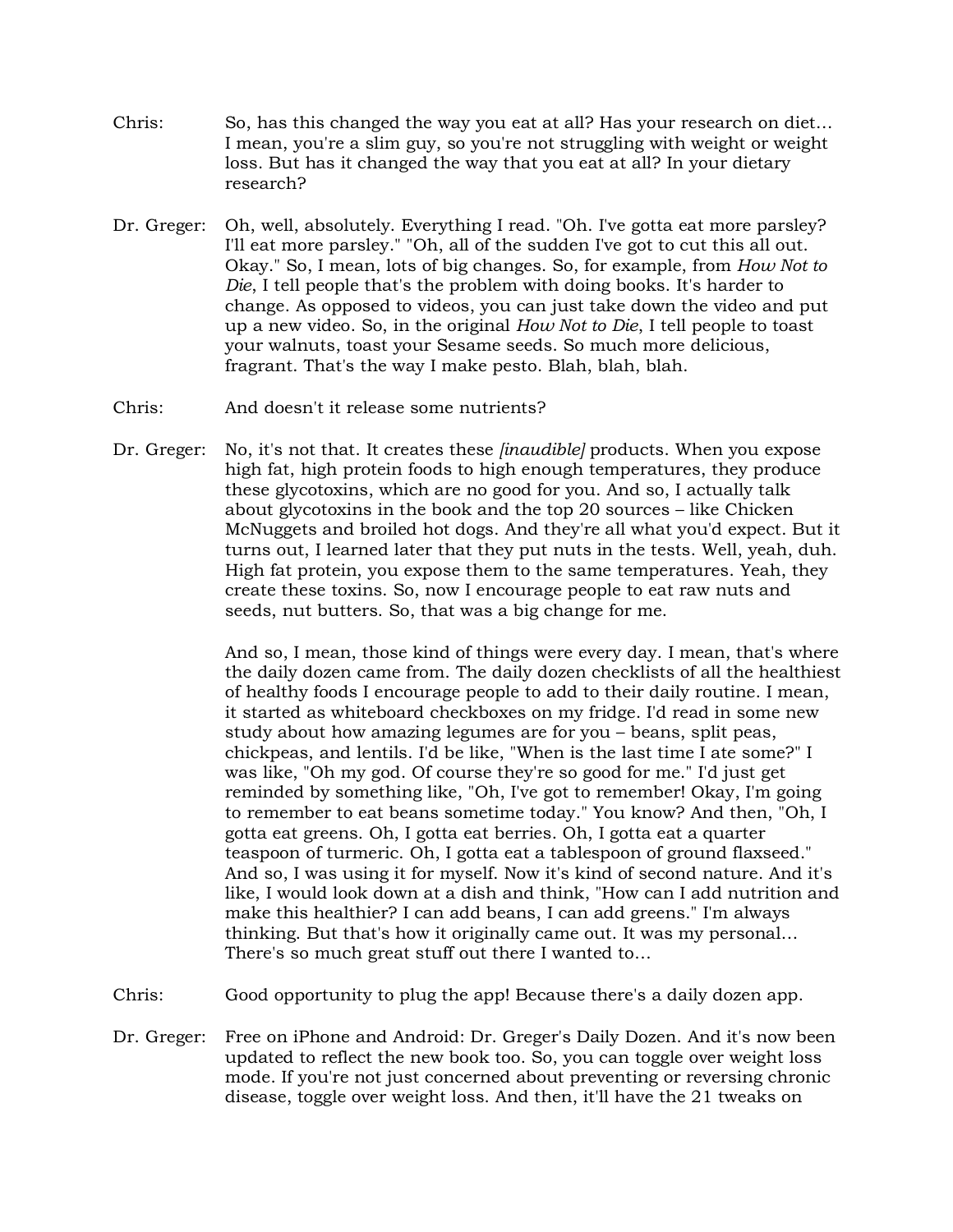there as well, which are all these weight loss boosters, regardless of what you eat the rest of the time.

- Chris: Like time restricted and herbs?
- Dr. Greger: And vinegar. Yeah. All that stuff.
- Chris: Yeah. This is a great app because it's literally a daily checklist to help you make sure you're getting enough servings of greens, fruit, legumes, things like that.
- Dr. Greger: It's just trying to inspire people to include some of the healthiest foods.
- Chris: Well, I mean, everybody's tracking everything these days. Right? And so, it's the perfect time. I know in my audience there's just a lot of people that are really, really focused and hardcore.
- Dr. Greger: Awesome, I love it. Well, we're talking about cancer, right? If there's anything to be hardcore about, it is the health and wellbeing of yourself and your family.
- Chris: Yep. And so, look up Dr. Greger's Daily Dozen on the iTunes and Android store. You mentioned changing everything every time you read something new. I'm the same way. Right. You read something and you're like, "Oh my gosh, I need more nutritional yeast in my life."
- Dr. Greger: Exactly.
- Chris: I'd love for you to talk about the difference between raw and cooked food, and which foods are really best consumed raw. Fruit is kind of obvious, but maybe in the veggie and other world. Raw versus cooked. And I know a variety of both is good.
- Dr. Greger: Yeah. So, the bottom line, and boy, we can go deep in the details… But the bottom line is we should consume our vegetables in whichever way will get us to eat the most vegetables. If you like steamed broccoli, eat steamed broccoli. If you like raw broccoli, eat raw broccoli. Whatever's going to give you more broccoli. Period. Period. Everything else is window dressing. But I'm sure you've got some window dressing folks, right? And wants to know the details. Right?
- Chris: Yes. Yes.
- Dr. Greger: Okay. But that's the bottom line, before we get into any of the weeds. So, for example, there's some heat sensitive nutrients like vitamin C and folate. And so, microwaving broccoli two minutes, for example, cuts down vitamin C content by about 15%. But if you like cooked broccoli, then it's fine. Instead of eating five florets of raw broccoli, you eat six florets of microwaved broccoli. Get all the same nutrients. I mean, so it's like,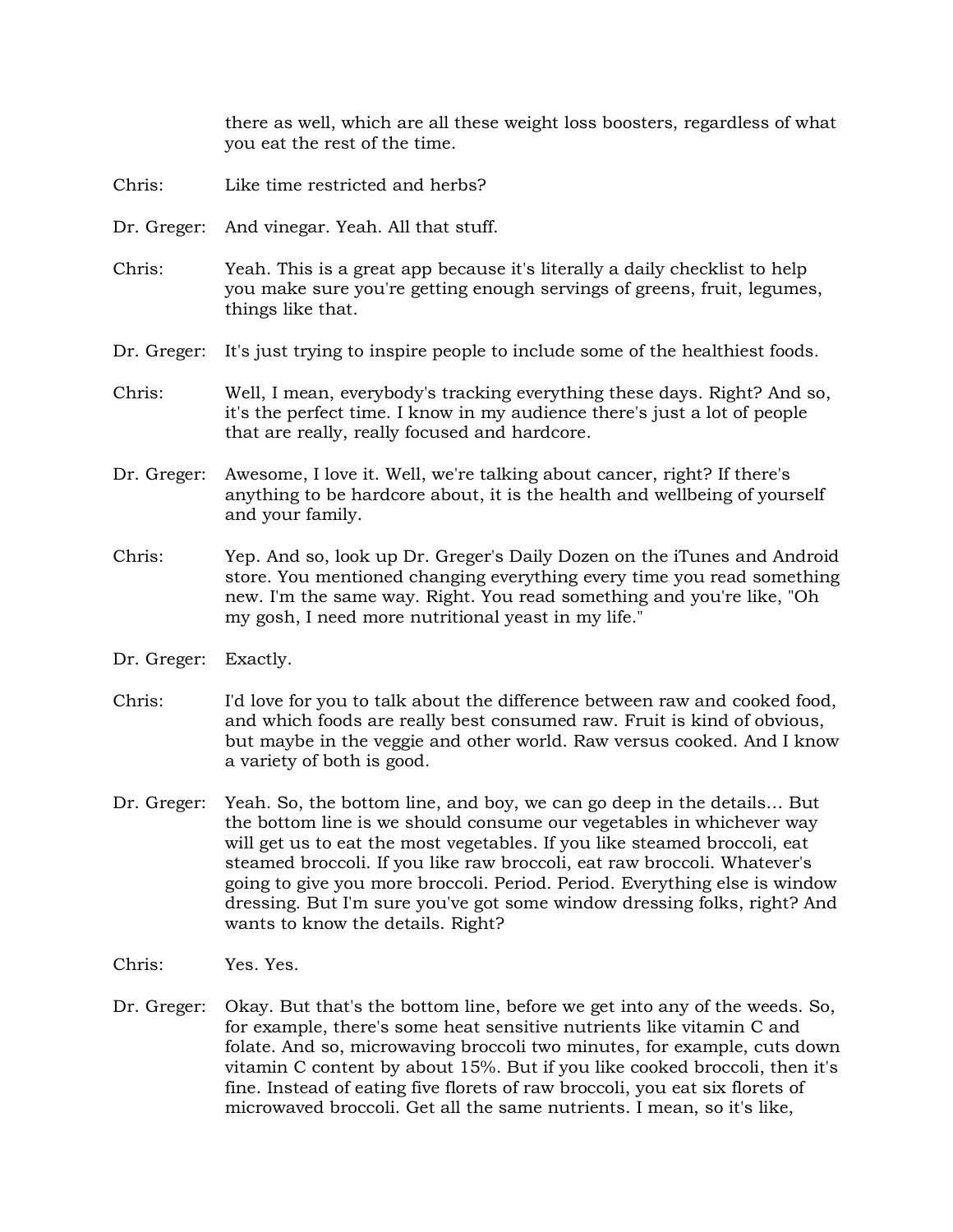we're just talking about a little bit. But if you're like completely agnostic as to whether you like raw broccoli or steamed broccoli…okay fine, raw broccoli is better. Right? But by small amounts. People have the sense that cooking destroys the nutrition. And in fact, there are some nutrients that become more absorbable upon cooking. You get more beta carotene in your bloodstream eating cooked carrots then raw carrots. More of these cancer fighting lycopene (the red pigment in tomatoes) in processed tomato parts, in tomato sauce, tomato paste, rather than the raw tomatoes. You actually absorb more into your bloodstream.

- Chris: Cooked tomatoes kind of fall in that category too, right?
- Dr. Greger: Absolutely. So, I encourage people to eat a combination of raw and cooked foods. But I mean, what we can learn from the raw food boom is these big salads. Oh my God. I mean, these people eat like these mixing bowls like, "Oh yeah man!"
- Chris: That was me, man.
- Dr. Greger: I mean, that's great, pounding in lots of stuff. But you can add canned beans and other cooked foods to that. Throw some nuts and seeds in that, some fruit. Oh my God. So, if there's anything raw foodists taught us, it's having these big salads. Like choosing like a steady meal for the day. And you can, of course, mix it up with different things. But that's a great meal.
- Chris: So, the raw foodists were the first people I found, when I was diagnosed with cancer. And I kind of tried to mess around with raw recipes and they're complicated and it was really frustrating. And I just kind of came to this conclusion that like, "I need to get as much produce in my body as I can."
- Dr. Greger: Oh, I love it. I love it.
- Chris: "And the only way I can do that, the simplest way, the most sustainable, manageable way is to make these giant salads." So, I had no science man. There was no science helping me at this point. There was no Nutrition Facts. There were no Dr. Greger books. This was 2004. But broccoli, cauliflower, kale, cabbage, onions, mushrooms…
- Dr. Greger: Oh, I love it. I love it.
- Chris: Lentils, sprouted mung beans, cayenne pepper, garlic, sauerkraut.
- Dr. Greger: You're making me hungry.
- Chris: Yeah, like red and green peppers. I mean, every vegetable almost.
- Dr. Greger: Yeah, I know. Beautiful, beautiful.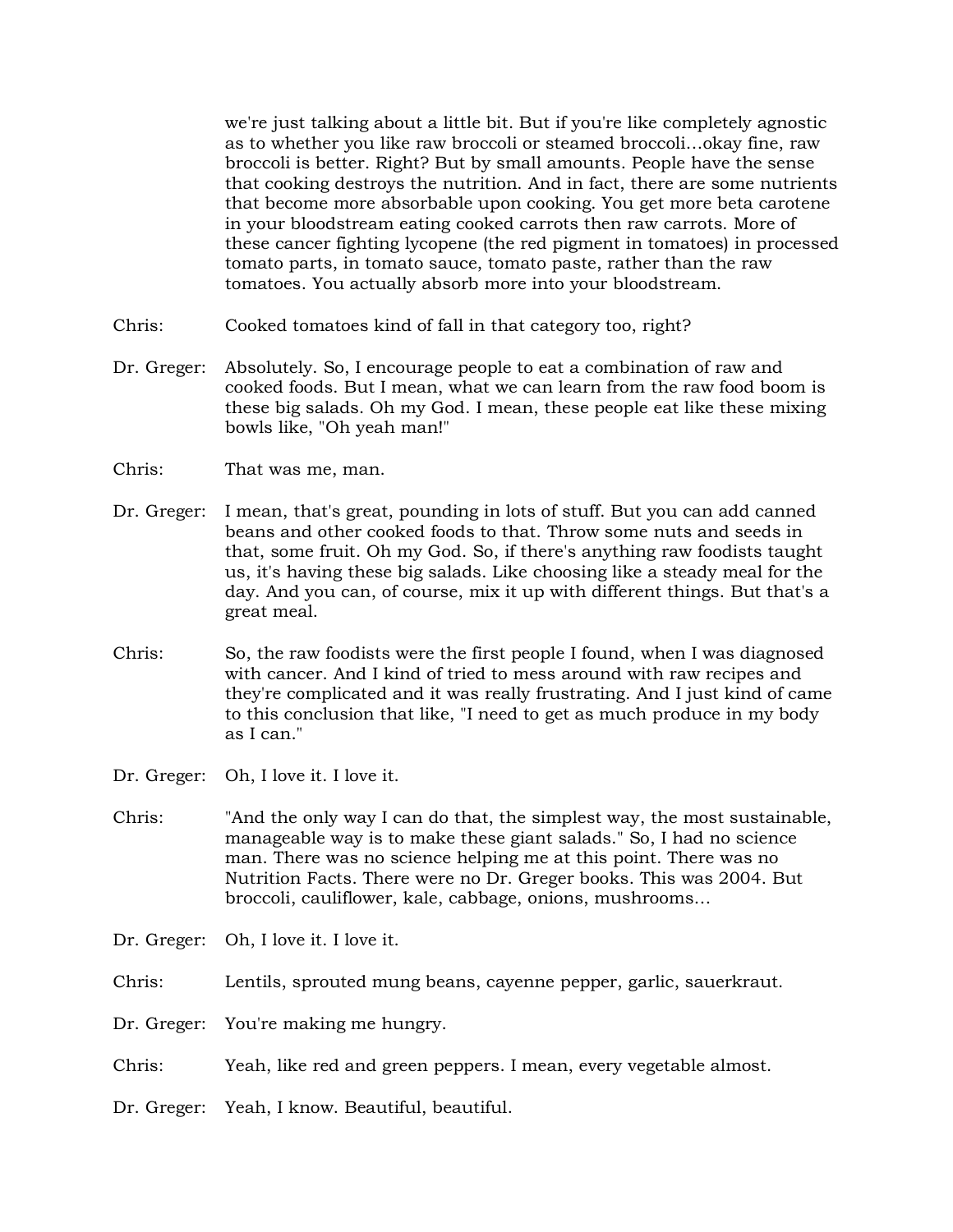- Chris: And then, a little apple cider vinegar and a little bit of olive oil. I was doing an oil and vinegar thing. And even curry powder. And man, it's just a wild… You've got the sauerkraut and the curry powder and garlic.
- Dr. Greger: Every bite is different with the different textures!
- Chris: And apple cider vinegar. It was great. And so, I made this concoction. And I was like, "Well, this is great. This is delicious." And so, I ate that every single day for love lunch and dinner.
- Dr. Greger: I love it. Wow.
- Chris: Every day for years.
- Dr. Greger: Wow. Fitting in all sorts of really good stuff. Like cruciferous, the allium family, vegetables. Great.
- Chris: Yeah! So, that was it. And I was also juicing and making fresh carrot and beet juice and things like that. But those were my two staple meals every single day. And then, working in some fresh berries and fruit smoothies and stuff. But I was operating on very little information, a few raw foodists, a few cancer survivors, and some natural health experts. Just going from book to book. And some VHS tapes and stuff.
- Dr. Greger: Beta max!
- Chris: Yeah! So, just going from that stuff, like using that. And I was like, "I'm going to overdose on nutrition. This is the goal. If I'm not doing chemo, I've got to be just as hardcore massive action as I can." And it helped me get well.
- Dr. Greger: That's awesome.
- Chris: And so, that's what I'm still encouraging people to do. Like just eat a ridiculous amount. And that was about 15 to 20 servings of vegetables every day. With the juices and everything.
- Dr. Greger: I love it! I love it! I love it!
- Chris: Now, I know there's a newer consensus where they're saying now 10 servings of vegetables a day is optimal, as opposed to it used to be 5.
- Dr. Greger: Yeah. Well, yeah. I mean technically, I mean the official recommendation is 9-13.
- Chris: 9 to 13? Oh, okay. Yeah.
- Dr. Greger: The official dietary guidelines.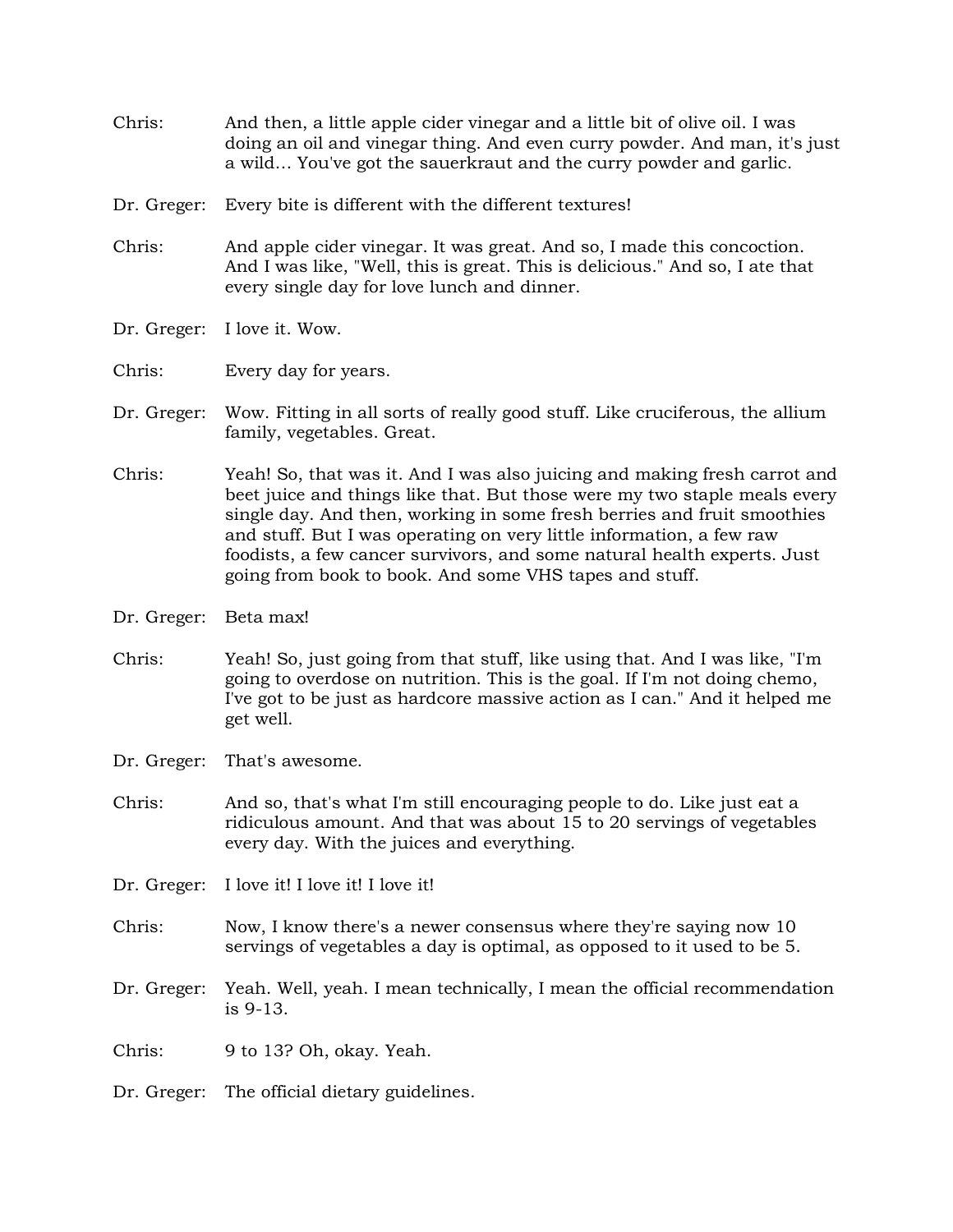- Chris: That's great. The last thing I had seen was something about 10, which I was like, "Oh that's great. That's better than 5." But 13 is getting close to when I was doing and still do.
- Dr. Greger: Great. Keep it up! I wish I could find that in airport food courts.
- Chris: Yeah. Good luck. You can get a bunch of bananas, six bananas. Okay. I want to be respectful of your time. I just appreciate it so much, you taking the time to do this. You do 200 speaking dates a year.
- Dr. Greger: It's brutal.
- Chris: Do you post those on your website?
- Dr. Greger: Oh yeah. NutritionFacts.org/speaking-dates. And it's in calendar form, and you can search for your city. You can sign up right there and get tickets or whatever. Yeah, yeah, yeah, yeah.
- Chris: Go see Dr. Greger. Go to NutritionFacts.org/speaking-dates. He's hilarious. I mean, his talks are awesome. They'll blow your mind, A) with nutritional science, and B) he's just an amazing speaker. Hilarious. Just like so much personality. You do such a great job.
- Dr. Greger: And if the talk is sold out, contact me through the website and say that Chris sent you, and I'll get you in.
- Chris: Yeah. That's the VIP hookup right there. I love it. Dr. Greger. Thank you so much. This was really fun. Again, folks, brand new book. *How Not to Diet*. Is it officially a bestseller?
- Dr. Greger: Absolutely! Premiered at number two! And of course, I was disappointed. But still, that's pretty good.
- Chris: That's pretty dang good. Something to be happy about. *How Not to Diet*. You can get it anywhere. Bookstores, Amazon.
- Dr. Greger: Or your local public library for free!
- Chris: There you go. And *How Not to Die*. So, I'm giving a huge endorsement for both of these books. Amazing. They will blow your mind. If you really want to see what the science literature says about nutrition, about healthy eating, your head will explode in the best way possible. And again, I just want to give you a heartfelt thanks because the cool thing about you to me is that… I just told you what I did, right? I had no science. There were no studies.

Dr. Greger: Yeah. Amazing.